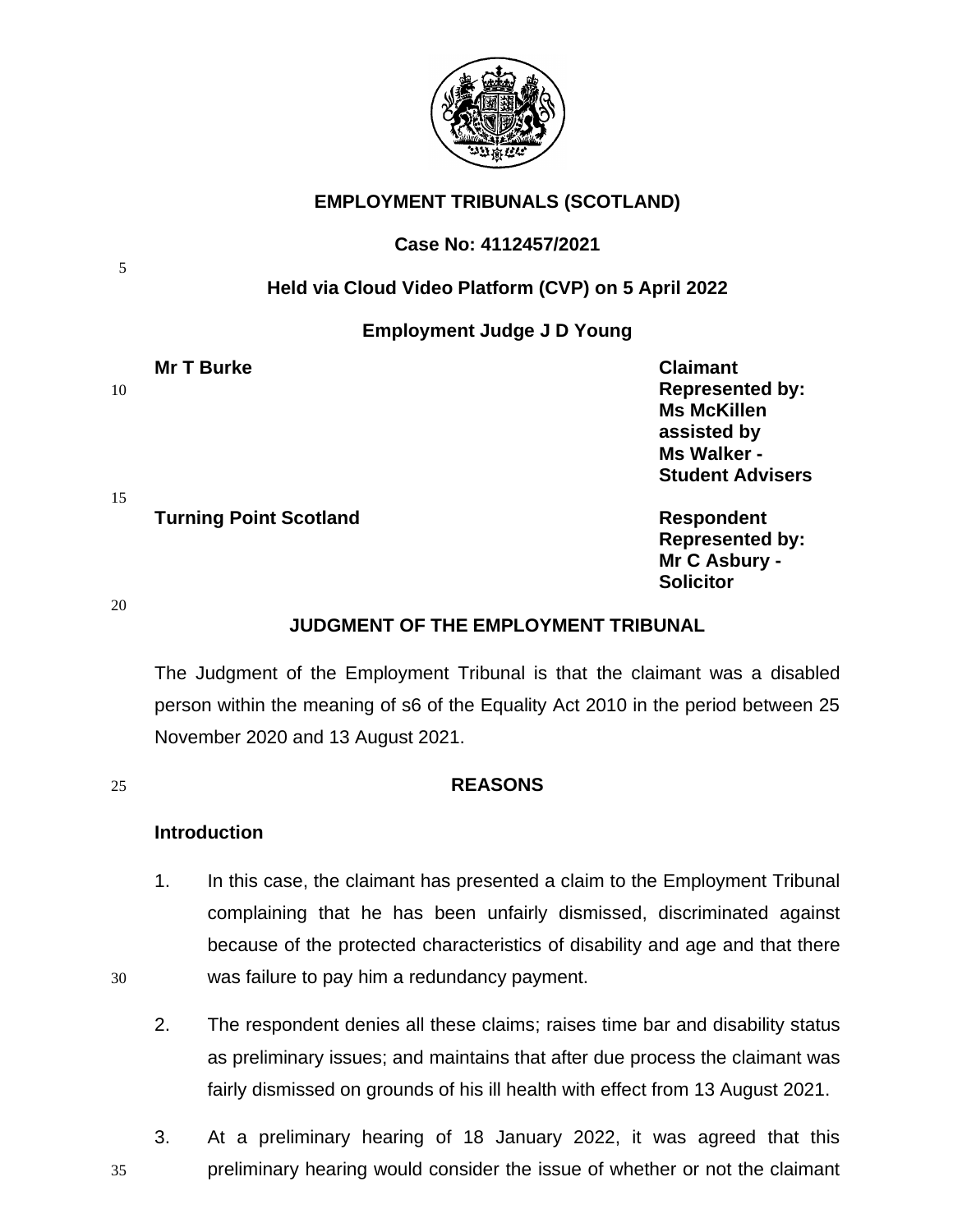was a disabled person in terms of section 6 of the Equality Act 2010 ("the Equality Act")

# **The hearing**

4. At the hearing, I heard evidence from the claimant and his daughter Tressa 5 Burke. The parties had helpfully liaised in providing a single file of documents paginated 1-76 (J1-76).

# **Relevant law**

- 5. Section 6 of the Equality Act provides a definition of "disability" as follows:
	- *(1) A person (P) has a disability if:*
- 
- 10 *(a) P has a physical or mental impairment, and*
	- *(b) The impairment has a substantial and long term adverse effect on P's ability to carry out normal day to day activities.*
	- 6. Section 212 (1) of the Equality Act provides that "*substantial"* means more than minor or trivial.
- 15 7. Schedule 1 of the Equality Act gives further detail on the determination of a disability. For example, Schedule 1, paragraph (1)(i) provides that the effect of an impairment is long-term if it *"has lasted for at least 12 months, is likely to last for at least 12 months or is likely to last for the rest of the life of the person affected".*
- 20 8. Paragraph 2 (ii) of Schedule 1 provides that if an impairment ceases to have a substantial adverse effect, it is to be treated as continuing to have that effect if that effect is likely to recur. In that context, *"likely to"* has being determined by the House of Lords as "*could well happen*" rather than "*more likely than not*". (*SCA Packaging Ltd v Boyle 2009 UK HL37.)*
- 25 9. Paragraph 5 of Schedule 1 provides that an impairment is to be treated as having a substantial adverse effect on the ability of the person concerned to carry out normal day to day activities if measures are being taken to correct it and but for that, it would be likely to have that effect.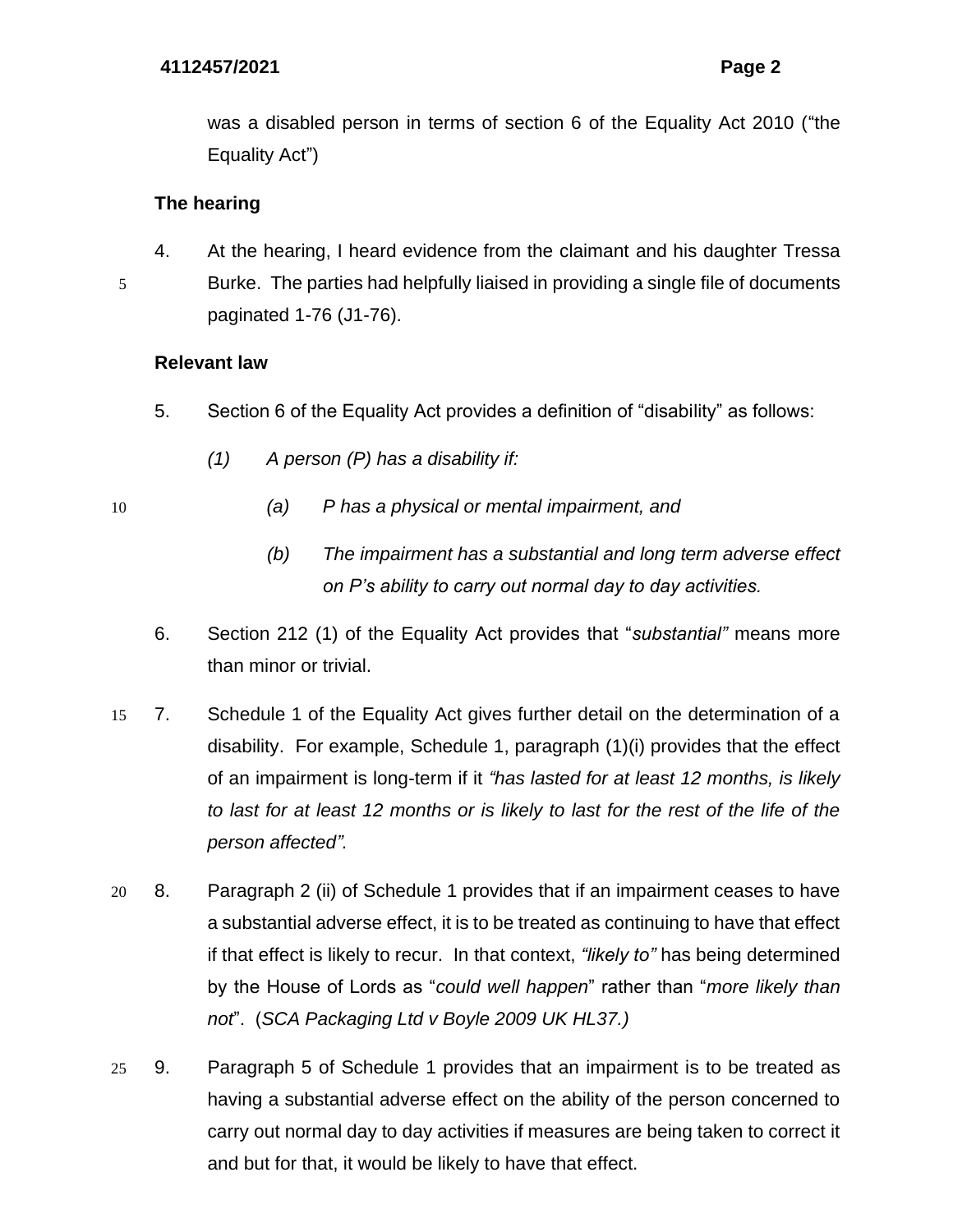10. The Tribunal must take into account statutory Guidance on the Definition of Disability (2011) which stresses that it is important to consider the things that a person cannot do or can only do with difficulty (B9). This is not offset by things that the person can do which was confirmed in **Aderemi v London &**  5 **South Eastern Railway Limited** 2013 ICR 391*.* Day to day activities are things people do on a regular daily basis such as shopping, reading, watching TV, getting washed and dressed, preparing food, walking, travelling and social activities. This includes work relates activities such as interacting with colleagues, using a computer, driving, keeping to a timetable etc (Guidance 10 D2/D7).

## **Issues**

- 11. The respondent accepted that the claimant had a physical impairment in the period 25 November 2020 to 16 June 2021 caused by COVID but not thereafter*.* The Tribunal had to determine the following issues:
- 15 (i) The relevant period when the claimant had a physical impairment?
	- (ii) Did that impairment have an adverse effect on his ability to carry out normal day to day activities?
	- (iii) If so, was that effect substantial (as in more than minor or trivial)?
	- (iv) If so, was the effect long term?
- 20 (v) If the impairment had ceased to have a substantial adverse effect at the relevant time, was the substantial adverse effect likely to recur?
	- 12. From the evidence led, admissions made and documents produced, I was able to make findings in fact on the issues.

## **Findings in fact**

25 13. The respondent is a charity which provides services to people in need across Scotland including those with learning disabilities, those experiencing homelessness and those suffering from a range of mental health conditions.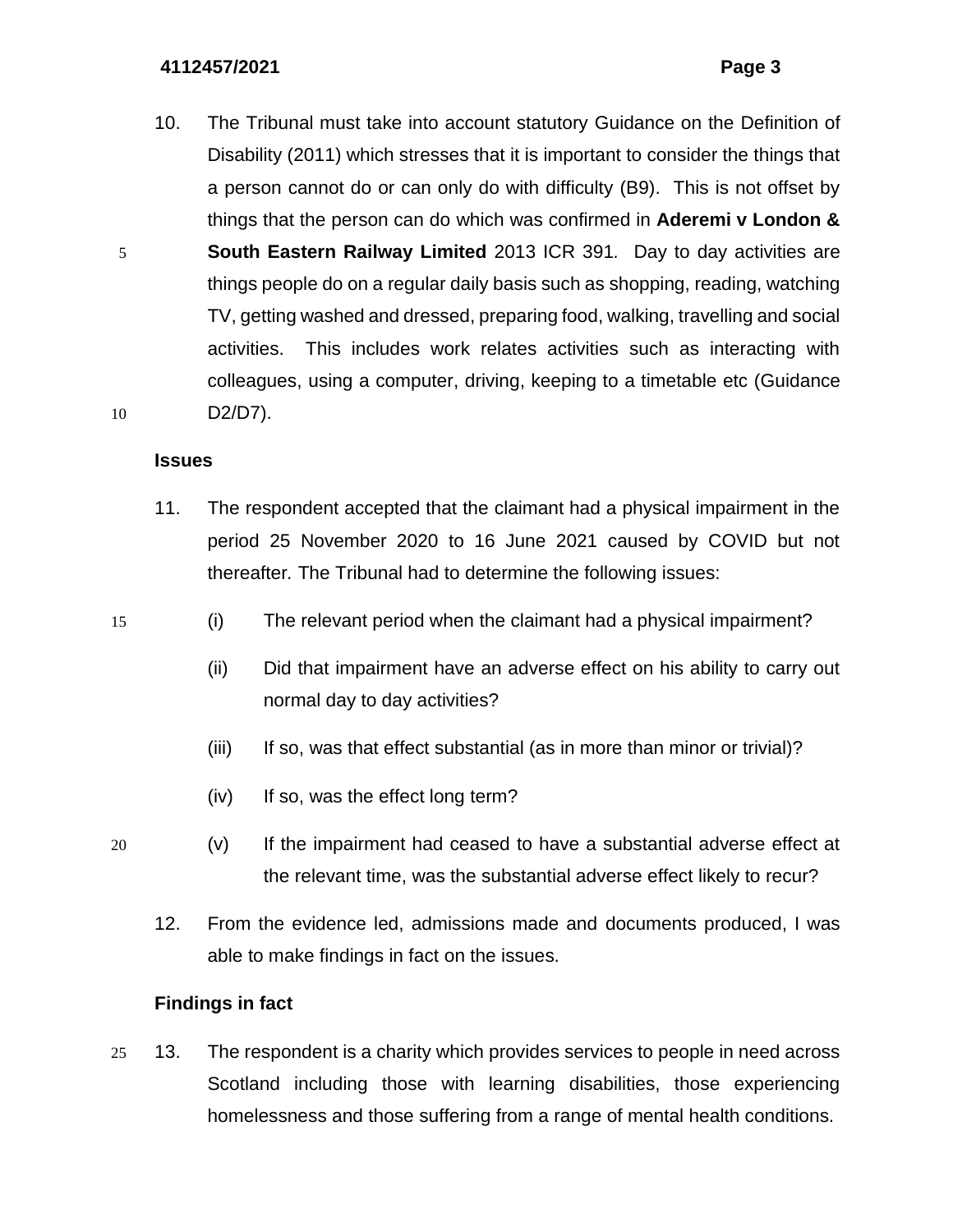- 14. The claimant was employed by the respondent in the role of caretaker/security in the period from 23 April 2001 until his employment was terminated on 13 August 2021. The respondent's reason for dismissal related to the claimant's continuing absence from work.
- 5 15. The claimant first contracted COVID-19 with a positive test on 15 November 2020. (J7) He became absent from work and did not return prior to dismissal.
- 16. The symptoms of COVID were "*very mild at first"* for him albeit his wife was severely affected. He described his symptoms as being "*flu like"* over the isolation period. However, after the isolation period, he developed severe 10 headaches and symptoms of fatigue.
- 17. He stated that in the time following isolation, after *"waking showering and dressing",* he would require to lie down to rest from fatigue and exhaustion and that he struggled standing for long periods. He had been accustomed to helping around the house in activities such as cooking meals, ironing and 15 shopping but those activities ceased due to a lack of energy. He had been accustomed to walking to the local shop "*at the end of my block to buy a newspaper"* but that became difficult and ceased. Problems were exacerbated by joint pain in his arms, legs and shoulders together with a loss of appetite. He also found that his concentration was not the same in that he 20 could be watching a TV programme and "*drift off".* Additionally, his sleep pattern was "*wrecked"* as he would wake up and be unable to return to sleep. That was still an issue for him.
- 18. He did not feel well enough to socialise or attend important events such as his uncle's funeral on 12 December 2020 because of fatigue and headaches 25 which was very much out of character for him. Additionally, in December 2020, albeit three households were permitted to meet indoors, he did not attend any Christmas celebrations.
- 19. He found the symptoms unpredictable in that at certain times he felt he would be improving but only to again suffer from fatigue and exhaustion. That 30 unpredictability made him become anxious.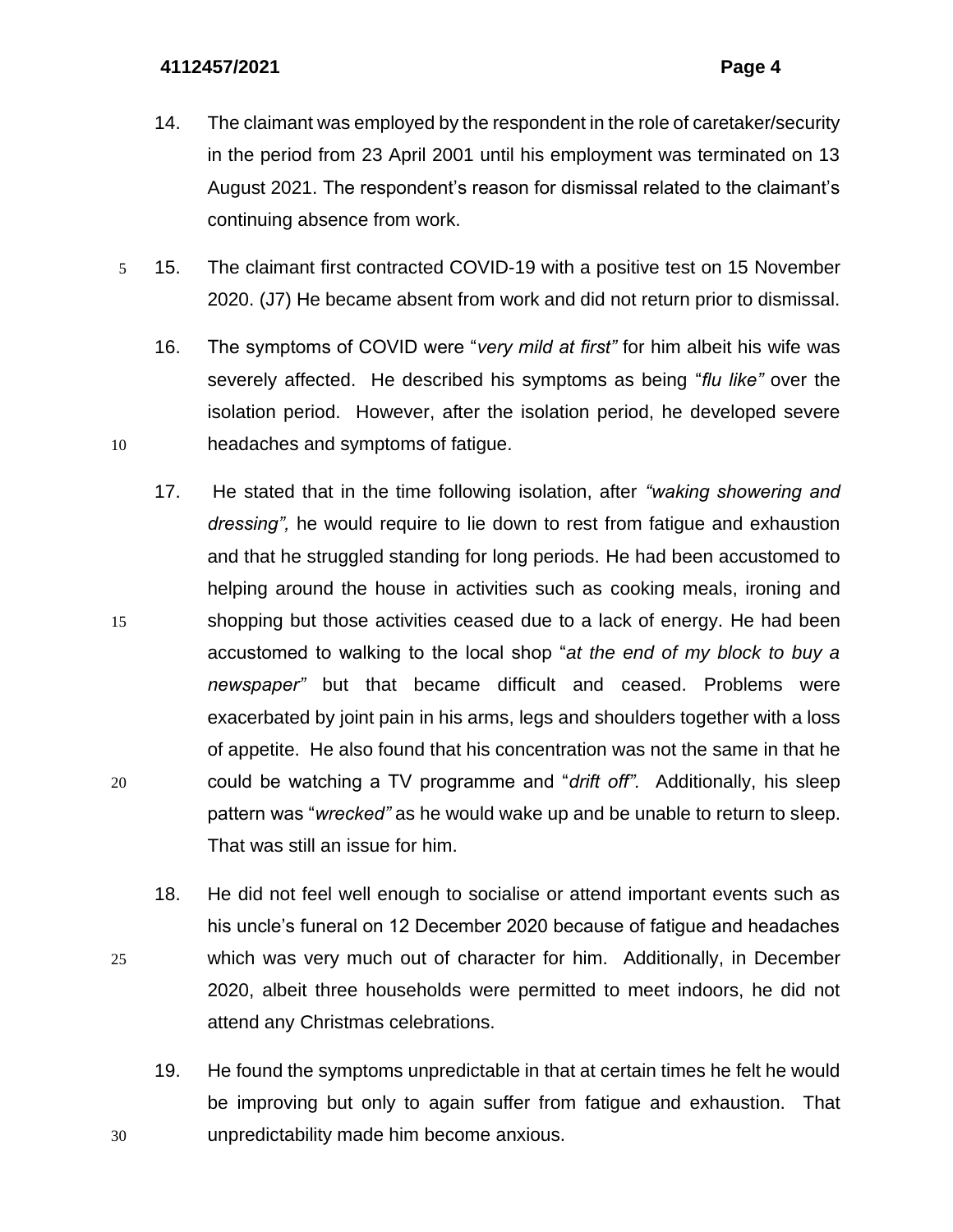- 20. His daughter, Tressa Burke, worked with Glasgow Disability Alliance supervising a number of people who to a large extent were disabled. She had worked with disabled people for about 30 years.
- 21. She gave general assistance in domestic matters to her mother and father 5 with whom she was in regular contact. She advised that her father was *"fatigued for months"*, had no appetite and lost weight. She described her father as normally active in getting up and doing lots of chores around the house, walking to get his paper and other essential supplies. However, he was unable to cook or shop anymore and she made arrangements for the 10 shopping to be delivered.
- 22. She considered that only from around January 2022, had matters improved and that now sleep disruption seemed to be the main issue for him. Prior to that time however, while her father had been a great reader, he was simply unable to concentrate for any length of time. She confirmed that she had not 15 seen him in Christmas 2020 and while *"Zoom calls*" had been arranged in January 2021, that did not happen as he "*could not be bothered"* which was very unlike him. She had seen him in a garden gathering in April 2021 when he had indicated that he was hoping to return to work but knew that he was "*zonked"* and *"exhausted for days after"* and was unable to return to work. 20 She confirmed that there were days when he seemed to feel better and then exhaustion would come over him.
- 23. The claimant advised that his health had gradually improved and as at April 2022, no longer suffered from joint pains and headaches but still experienced some fatigue and his sleep pattern was still very disrupted leading to tiredness 25 in the day. However not until around beginning January 2022 had he "*began to feel better*" with continuing fatigue being the main issue and flare up of joint pain. Those symptoms continued to affect his day to day activities in domestic chores and concentration.

## *Claimant's medical records*

30 24. The claimant's medical records (J8-12) noted contact with the Meadowbank Surgery by telephone given the restrictions on *"in person*" consultation. The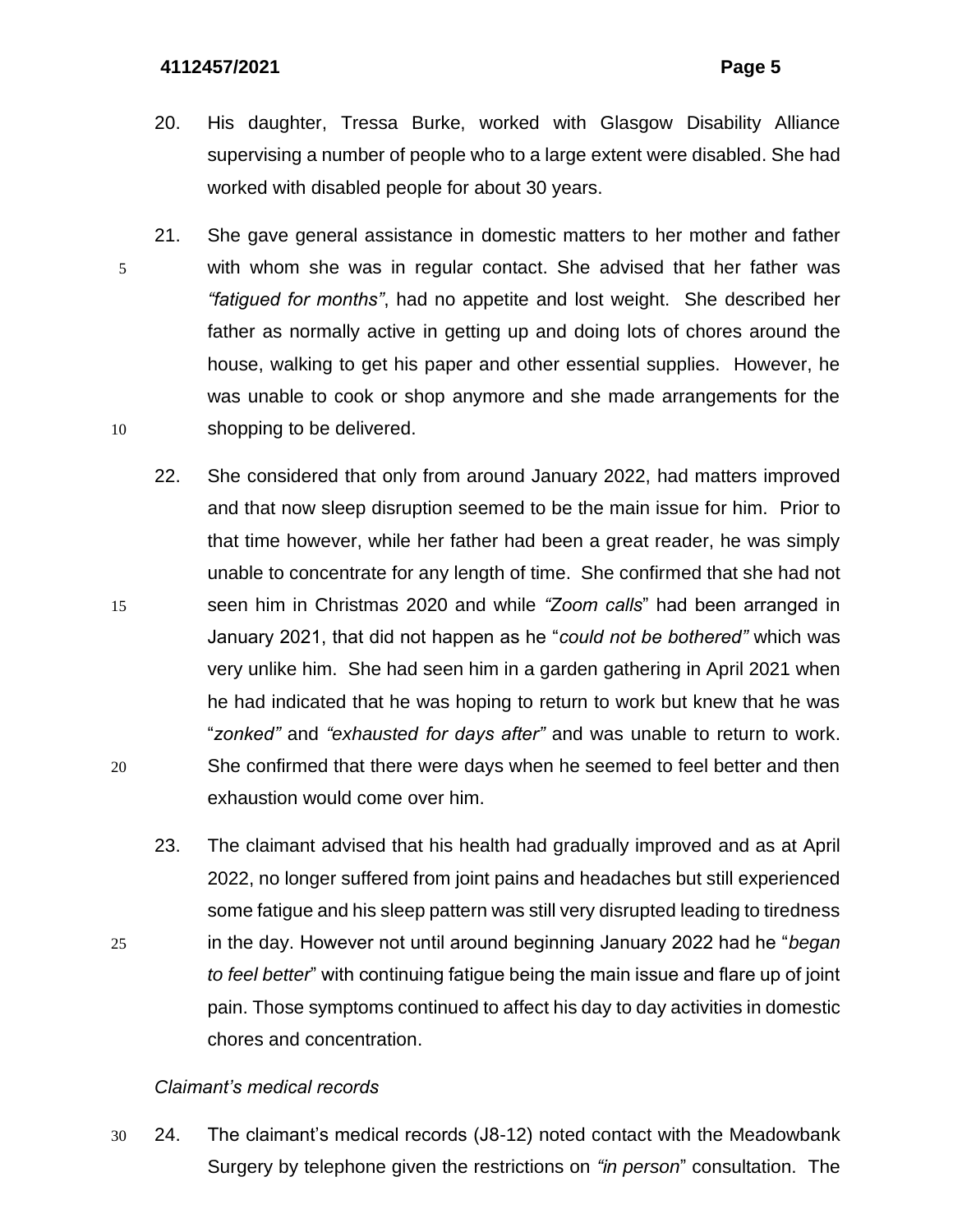notes indicate that he advised the practice on 25 November 2020 that he was unable to return to work and a Statement of Fitness to Work ("fit note*"*) was issued for the period to 3 December 2020. Further calls to the surgery resulted in fit notes stating unable to work being issued to 7 January 2021 5 with a note on the records of 22 December 2020 indicating the next contact was to *"clarify nature of symptoms - ? post-viral fatigue"* It is not clear if any discussion took place with a GP at this point but the diagnosis noted on 7 January 2021 was that the claimant had had Covid and was "*generally unwell".*

- 10 25. Further fit notes were issued and on 21 January 2021, the claimant was advised to speak to his doctor on the next contact to "*clarify symptoms".* That discussion with the claimant's GP took place on 3 February 2021 when he spoke with Dr Amanda Gibson. A fit note as unable to work was issued to expire 10 March 2021.The note stated at that time:
- 15 *"COVID in November, still a bit fatigued in the middle of the day, working still in addiction and support, no sob, no cough, feeling otherwise well likely post COVID, advised on gentle exercise to try and get back to baseline."*
	- 26. A further fit note was issued on 10 March 2021 on the basis of "*fatigue*".
- 27. Further fit notes were issued without direct consultation with the claimant's 20 GP through to July 2021. The notes indicate that the claimant was requesting those fit notes on the basis of the "*after effects of long COVID – still fatigued"* and "*post viral fatigue syndrome" (*J10-11)
	- 28. The claimant's payment of sick pay from the respondent ceased around June 2021.
- 25 29. A telephone discussion with a Dr Mena Kadhim took place on 16 July 2021. At that time, it was noted that the claimant was *"still feeling fatigued post COVID – worked for a homeless unit – not getting paid when off sick but does not mind – still feels needs time off. And agreed to have routine blood checks."* He was then issued with a further fit note as unable to work to 27 30 August 2021 with the diagnosis as "*post viral fatigue syndrome".* (J10)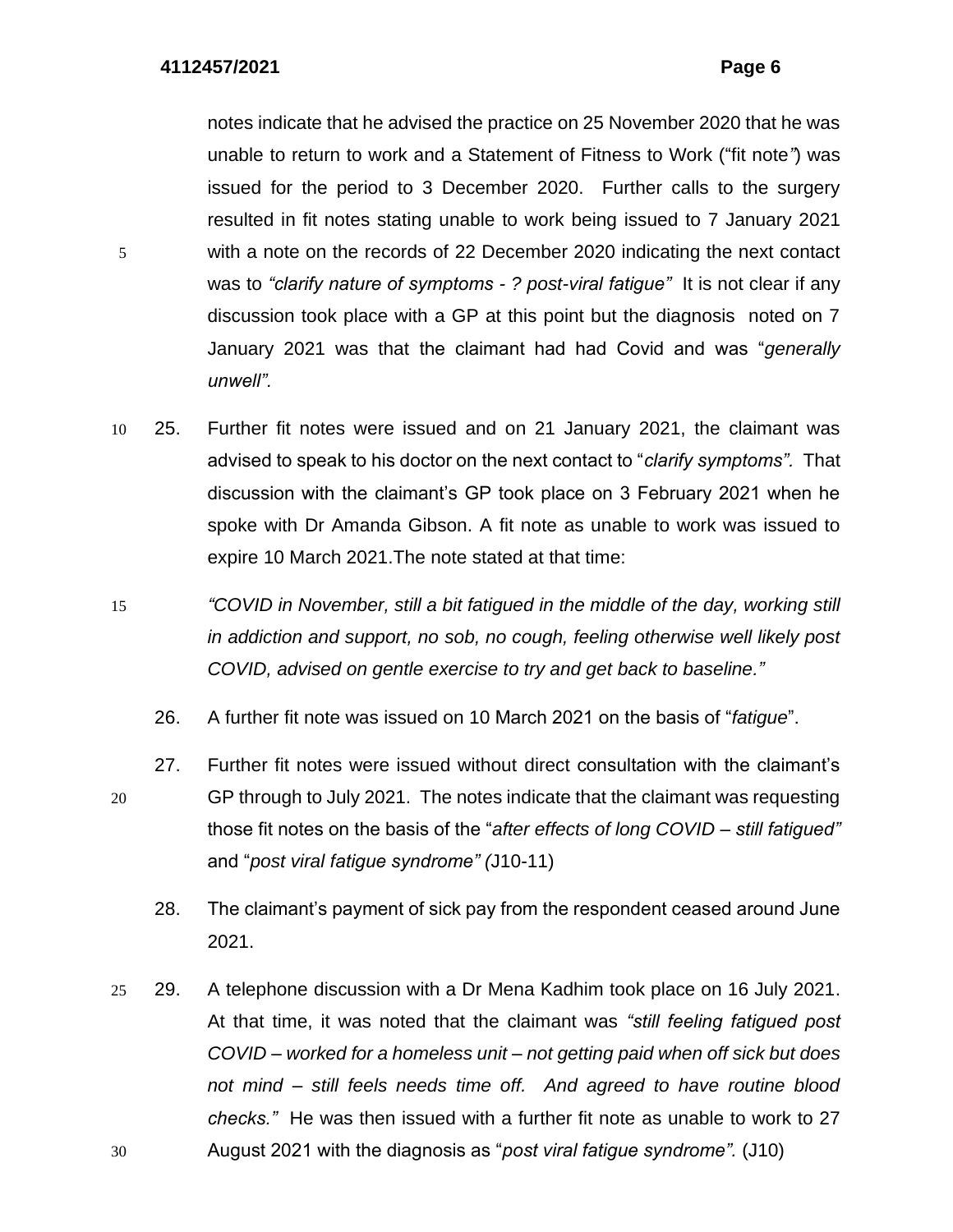- 30. The blood checks requested by Dr Kadhim disclosed no issues (J1-6).
- 31. The claimant was challenged on the absence of particulars within the GP notes which reflected the severity of symptoms which he claimed. The claimant advised that (i) the symptoms varied from day to day; (ii) that he had 5 advised his GP practice of symptoms and was not responsible for what was contained in the notes; (iii) there was no reason for him to exaggerate or seek to be deceitful about his symptoms as he had been a long serving employee without history of absences, there was no sick pay being paid from around June 2021 and so no motivation for him to continue to be off sick.

### 10 *Occupational health reports*

- 32. The claimant was referred to "Integral Occupational Health" by the respondent. He attended a telephone assessment in April 2021 and a report was issued 27 April 2021 (J67-68). That advised that the claimant and his wife had COVID-19 infections in November 2020 and whilst the claimant's 15 *"respiratory symptoms and fever were mild, he did develop significant fatigue."* However that had "*decreased"* over the intervening months and it was reported that the claimant was now "*lightly exercising daily and reporting no difficulties concentrating. His night-time sleep quality has returned to his usual baseline. Terence is now keen to return to work."* The occupational 20 health report then concluded that the claimant was "*medically fit to return to work"* with advice regarding a phased approach to gradually increase shift times to the usual 12 hours and that it was "*unlikely"* that the disability provisions of the Equality Act 2010 would apply.
- 33. The claimant did not return to work. He stated that he was keen to do so but 25 found that the effects of the COVID-19 infection had *"peaks and troughs".* On some days he would feel that he was improving only to feel worse the next day or a few days later and the fatigue was then still extreme. Prior to this planned return to work, he "*suffered an exacerbation of symptoms"* and was signed off by his doctor for a further period of four weeks in line with the fit 30 note issued 5 May 2021 (J10).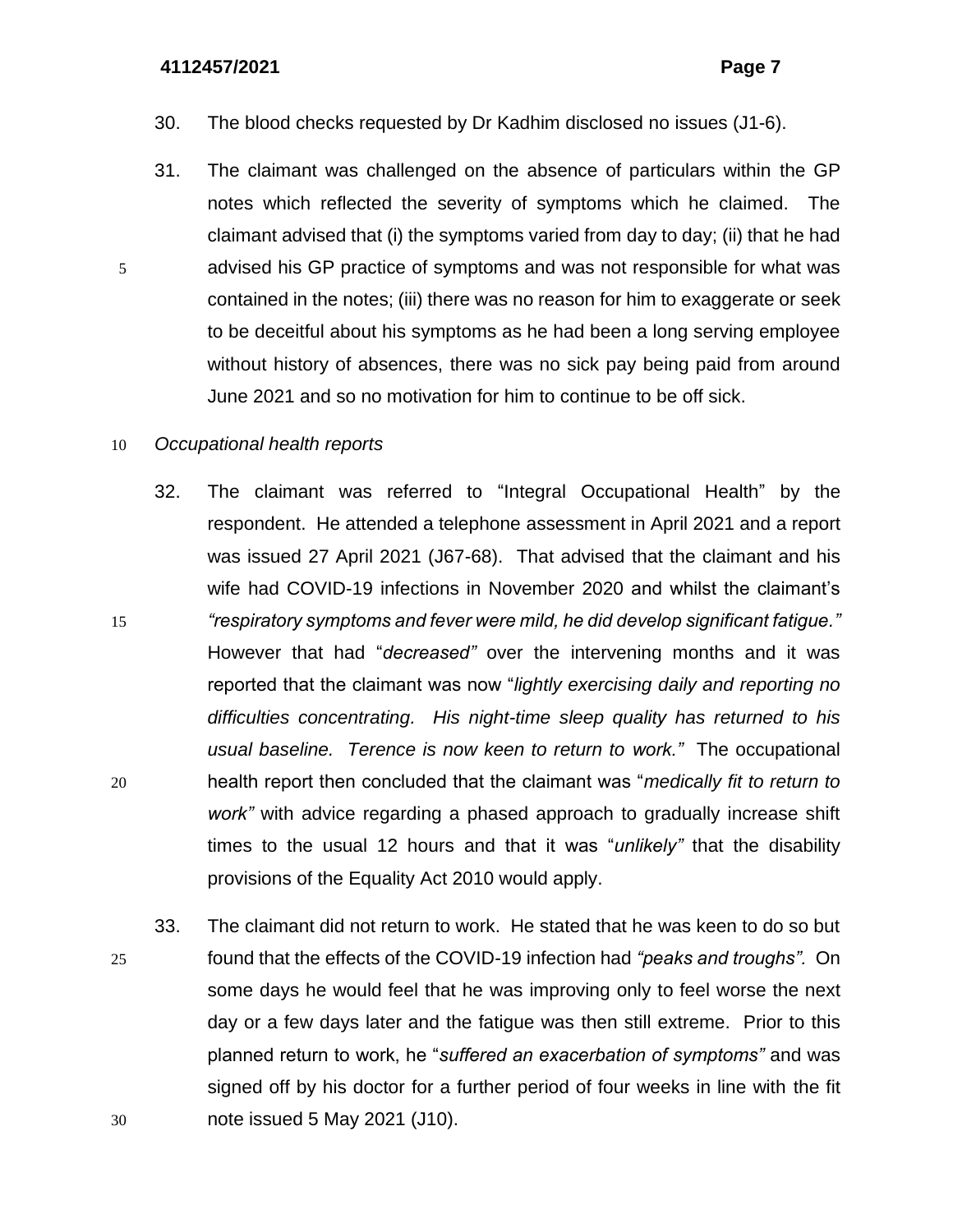34. The absence of the claimant continued and so a further Occupational Health report was requested and report following a telephone consultation made on 16 June 2021 (J69-70). It was noted that on the previous assessment, the claimant had indicated that he was making good progress with recovery from 5 COVID-19 and at that point keen to return to work. However, he had become concerned about *"episodes of daytime sleepiness*". It was stated:

*"I evaluated Terrance's daytime sleepiness today. If Terrance is seated with little distraction he can fall asleep. This is occurring predominately in the afternoons and evenings and is more likely if he has slept poorly the preceding*  10 *night.* 

*That said, Terence can maintain alertness if kept busy, such as when going for walks or shopping. He reports no persistent concentration difficulties. Terence's symptoms as reported today would be in keeping with normal daytime sleepiness and as such not to the degree that it would be of significant*  15 *medical concern. I have reassured Terence regarding this."*

- 35. Again, it was indicated that it was *"unlikely"* that the disability provisions of the Equality Act 2010 would apply to the claimant.
- 36. Again the claimant advised that the symptoms exacerbated after this discussion and there was a relapse of symptoms of extreme fatigue. A fit note 20 had been issued on 2 June 2021 and that was renewed on 1 July 2021 with the diagnosis "*post viral fatigue syndrome".*

## *Merger discussion*

37. Around 16 June 2021, the claimant was advised by the respondent that there was an intention to combine the respondent's drug crisis operation with the 25 homelessness services which would result in a new integrated service. That affected the claimant and others. A formal consultation meeting was held on 1 July 2021 regarding this proposal followed by a letter to him of 9 July 2021. There was concern expressed by the claimant at that time about his proposed role in the merged operation as there were nightshift changes and he 30 considered that the job that was being offered was not a match for his existing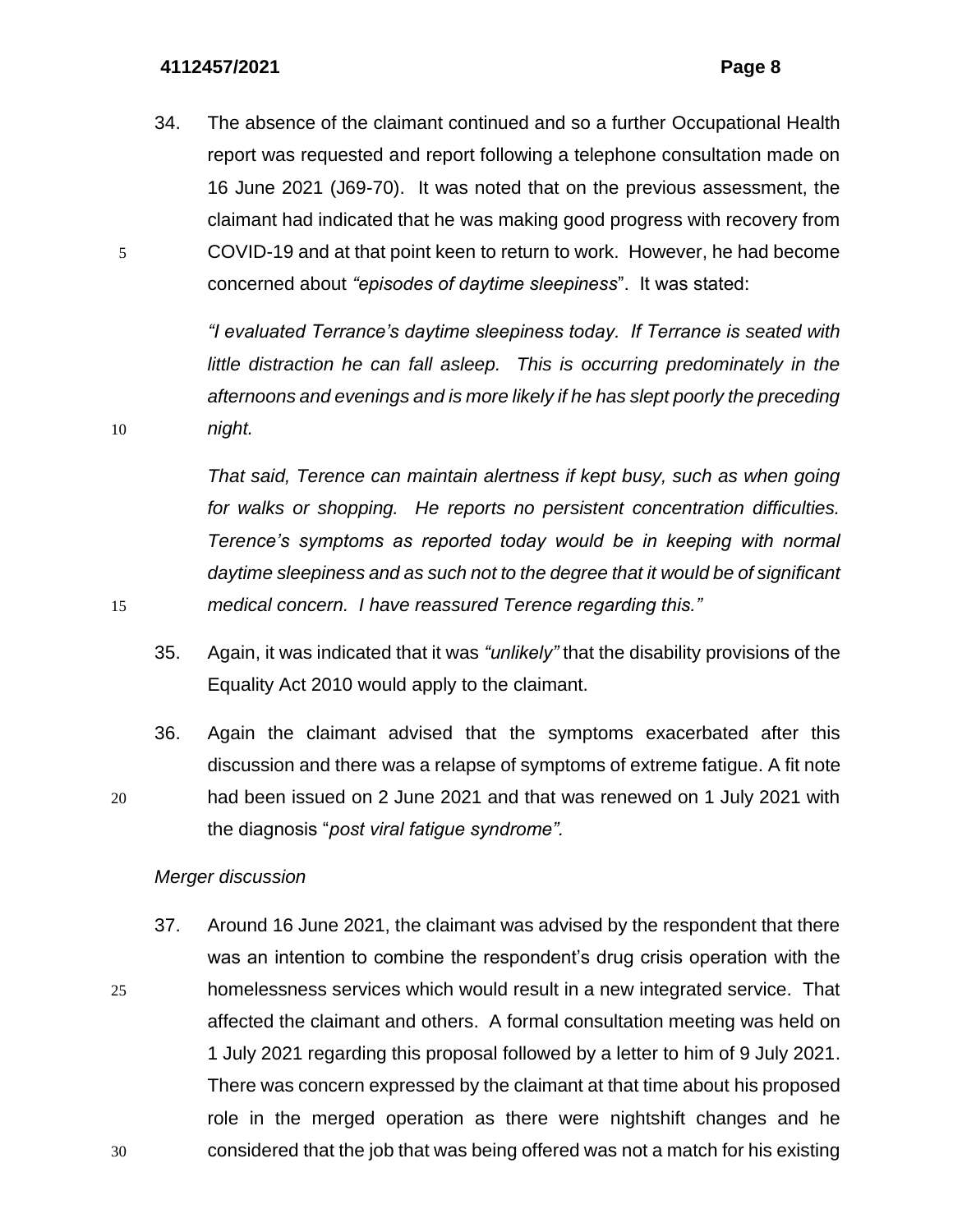role. That was an issue for others who also considered that they were effectively being made redundant.

*Dismissal* 

38. Dismissal proceedings affecting the claimant commenced prior to any second 5 consultation meeting on the effect of the merger proposal resulting in the claimant's dismissal with effect from 13 August 2021. The letter of dismissal (J73-74) stated:

*"having reviewed the capability report including occupational health opinion closely, and taken the details of our discussion into consideration, it is my view*  10 *that you remain too ill to return to work. It is my view that you remain too ill to return to work and there appears to be nothing further we can do to adjust your duties or work environment that would make your return more likely. In addition, there does not appear to be a potential date on which there is a likelihood of you being able to return to full duties in the future."*

15 It was advised that as a charitable organisation, the respondent was not able to hold the post open and so given the "*uncertainty around a potential return to work date",* the claimant was dismissed on the grounds of ill health.

# *COVID Report*

39. The TUC report entitled "Workers experience of long COVID" (J78 – 1007) 20 related to evidence of "long COVID". It advised that the most common symptom was fatigue although other symptoms related to concentration, joint pain, headache and muscle pain. It also stated that the most common time for those responding to the survey to have experienced symptoms was between 3-6 months (35% of responders) whilst others experienced 25 symptoms for 12 months or more (29% of responders) (J89 – 90). There was also comment that the symptoms varied over time (becoming worse on some days than others) (J89-91).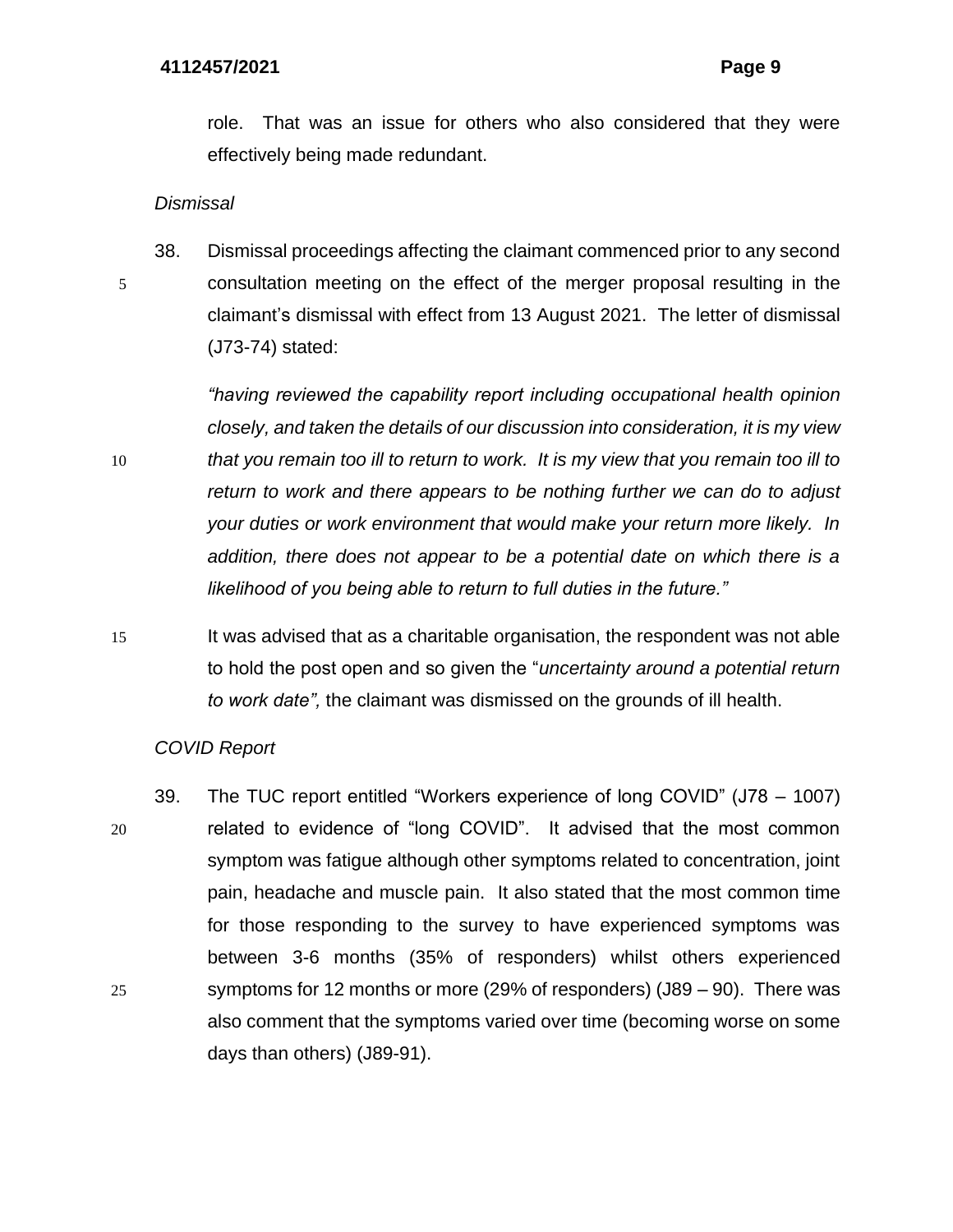# **Submissions**

40. I was grateful for the submissions which were made and no discourtesy is intended in making a summary.

# *For the claimant*

- 5 41. Reference was made to the statutory test on disability at section 6 of the Equality Act 2010 and emphasis placed on section 2 (ii) of Schedule 1 to the Act indicating that substantial adverse effect is to be treated as continuing if the effect is likely to recur.
- 42. The physical impairment relied upon in this case was *"post viral fatigue*  10 *syndrome"* or *"long COVID*". The claimant had indicated that the symptoms were unpredictable with occasional improvements and then worsening. As a consequence, the claimant was absent from work from the time of his positive test in November 2020 until dismissal on 13 August 2021 and as of March 2022, experienced residual symptoms. The effects impacted his day to day 15 life in the manner spoken to by him and observed by his daughter.
- 43. Reference was made to **Goodwin v Patent Office** (1999) IRLR 4 and the sequential steps recommended to be followed in determining whether the definition of disability was met. The guidance emphasised the consideration of the effects of an impairment rather than its cause being the approach 20 adopted in **Walker v Sita Information Network Computing Limited** UKEAT/0097/12.
- 44. The effect on the claimant did relate to his day to day activities. The claimant had spoken of the difficulties in showering and dressing; standing for long periods; preparing meals; walking long distances; concentration and sleep 25 disruption. That had affected him in socialising. These were more than minor or trivial effects.
- 45. While the claimant had not suffered substantial adverse effects in a consistent manner, the symptoms were likely to recur and therefore should be deemed to have long term effect within the parameters of the legislation. The claimant 30 had indicated to occupational health that he was keen to return to work but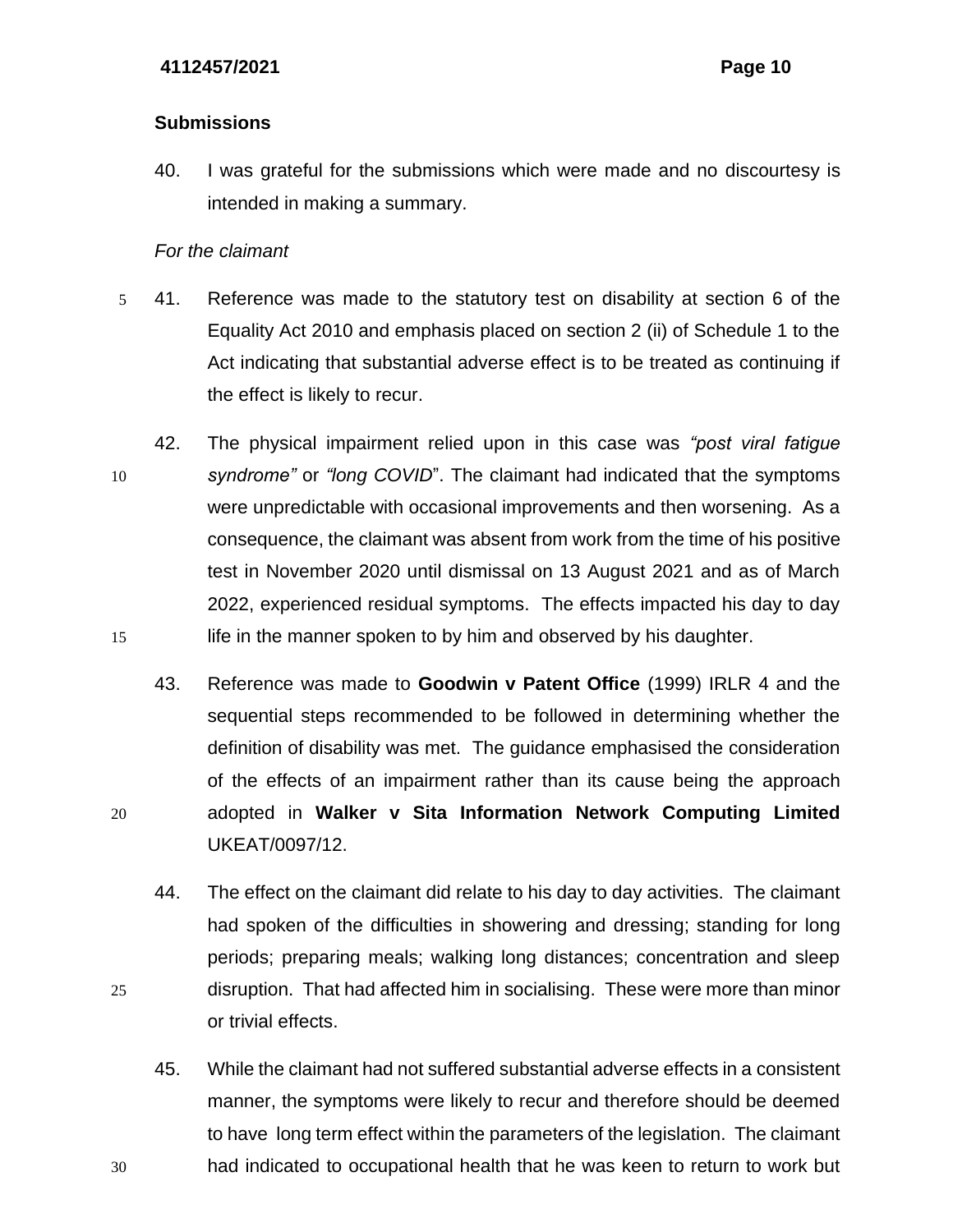later suffered an exacerbation of his symptoms. In line with the questions that should be answered in **Swift v Chief Constable of Wiltshire Constabulary** [2004] IRLR 540, there was substantial adverse effect which was likely to recur and so met the disability definition.

5 46. In those circumstances, the case should proceed to a hearing in respect of discrimination arising as a consequence of disability, indirect disability discrimination, and failure to make reasonable adjustments.

# *For the respondent*

- 47. In relation to the claims made, the relevant time to consider whether the 10 claimant was disabled is the date of the alleged discrimination (**Richmond Adult Community College v McDougall** 2008 WAL40959). It was stated that the requirement to work nightshift was one suggested on 9 July 2021 (albeit a proposal in the context of the consultation process); the failure to exempt nightshift working was also that date (albeit again a proposal) and the 15 dismissal was on 13 August 2021 being allegedly an act of discrimination arising from disability. The relevant time therefore was 9 July 2021 to 13 August 2021.
- 48. The burden of proof rested on the claimant and the standard of proof was on the balance of probability (**Kapadia v London Borough of Lambeth** 2000 20 WL775032).
	- 49. In this case, the claimant relied on the physical impairment of post viral fatigue syndrome as a result of COVID-19.
- 50. So far as the GP records were concerned, the first mention of that issue was on 22 November 2020, but the diagnosis is "*generally unwell".* There was no 25 detail given in the GP notes of the symptoms of which the claimant complains. It seemed that the claimant was in receipt of fit notes on the basis of what he was telling the GP practice rather than any informed medical examination. An entry on 21 January 2021 was an example of the claimant's GP making a decision to provide a fit note and without speaking to the claimant. The entry 30 of 3 February 2021 when he asks for a further fit note only has the details that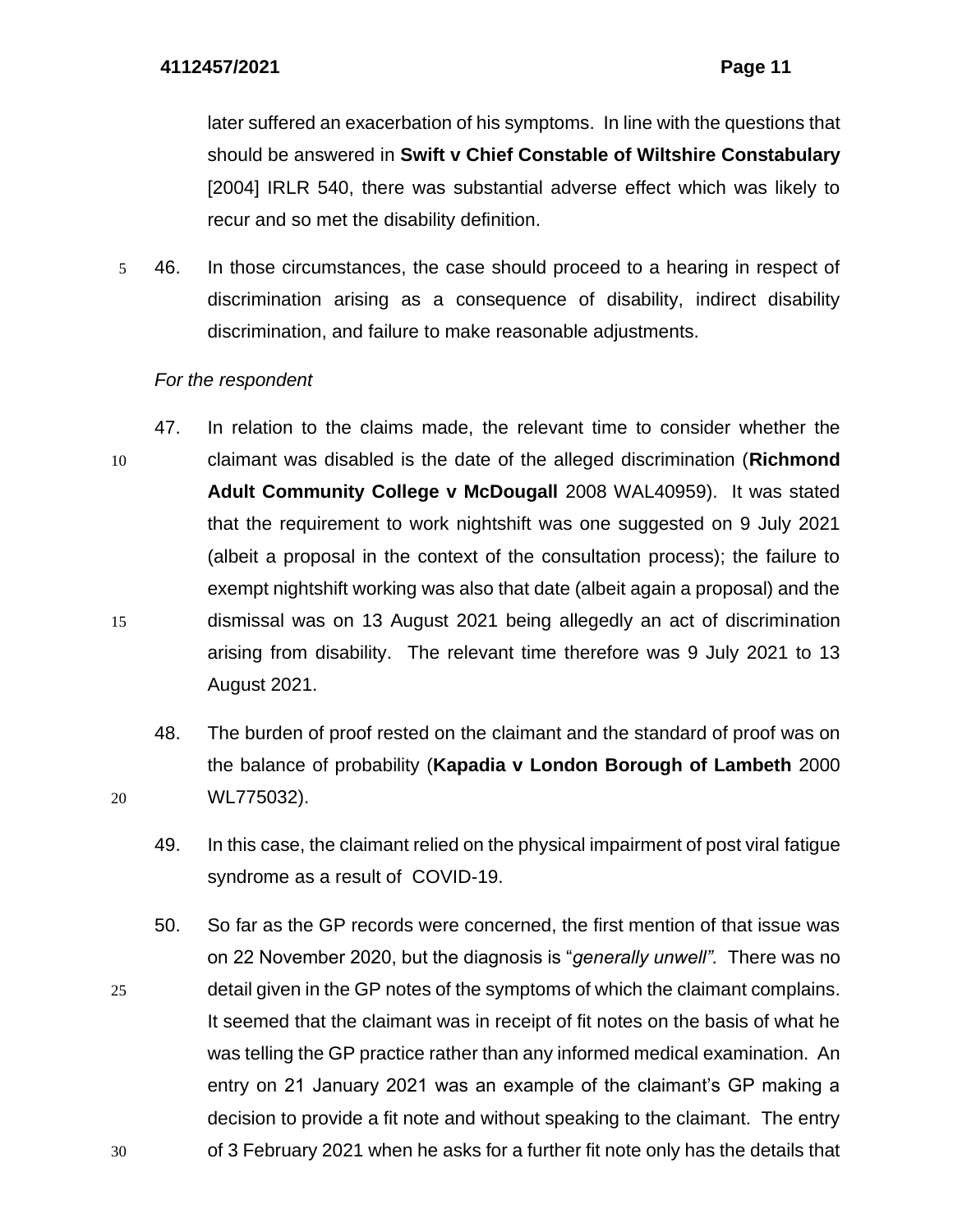he was "*feeling a bit fatigued in the middle of the day"* and was *"otherwise generally well".* That would be insufficient to amount to a disability. The GP seemed to be advising "*gentle exercise to try and get back to baseline".* The lack of detailed examination of the claimant is a feature of the GP records.

- 5 51. The Occupational Health report of 24 April 2021 was the first piece of evidence to provide any substantive insight into the health condition and did not support the claimant's contention that he was a disabled person. The recommendation at that time was that the claimant should return to work and the disability provisions are unlikely to apply. It was noted that the claimant 10 was "*keen to return to work".*
- 52. A further referral was made on 16 June 2021 with the same result namely that the claimant disclosed no evidence in line with the disability impact statement or his statement in evidence that he was extremely fatigued and unable to conduct day to day activities. The claimant at this point appears to make no 15 reference to the variability or occurrence of his symptoms. If he had made that observation, it would have been recorded in the report.
- 53. The only entry after this event is on 16 July 2021 when it is recorded by the GP that the claimant was "*still feeling fatigued"* post COVID and *"still feels needs time off".* The claimant made no approach to his GP after the 20 consultation on 16 July 2021.
	- 54. No medication was prescribed. It would not appear that the claimant sought any advice on what medication might improve his symptoms.
- 55. It was submitted that the only documentary evidence that contained any substantive medical opinion on the claimant's health condition were the 25 reports from occupational health and on each occasion the claimant was determined to be fit for work. While the claimant may well have had an impairment due to post viral fatigue in the weeks after the isolation period in November 2020, it would appear his health had gradually improved with any sleepiness or fatigue experienced from 16 June 2021 insufficient to meet the 30 test of disability. It was submitted that the claimant had not provided sufficient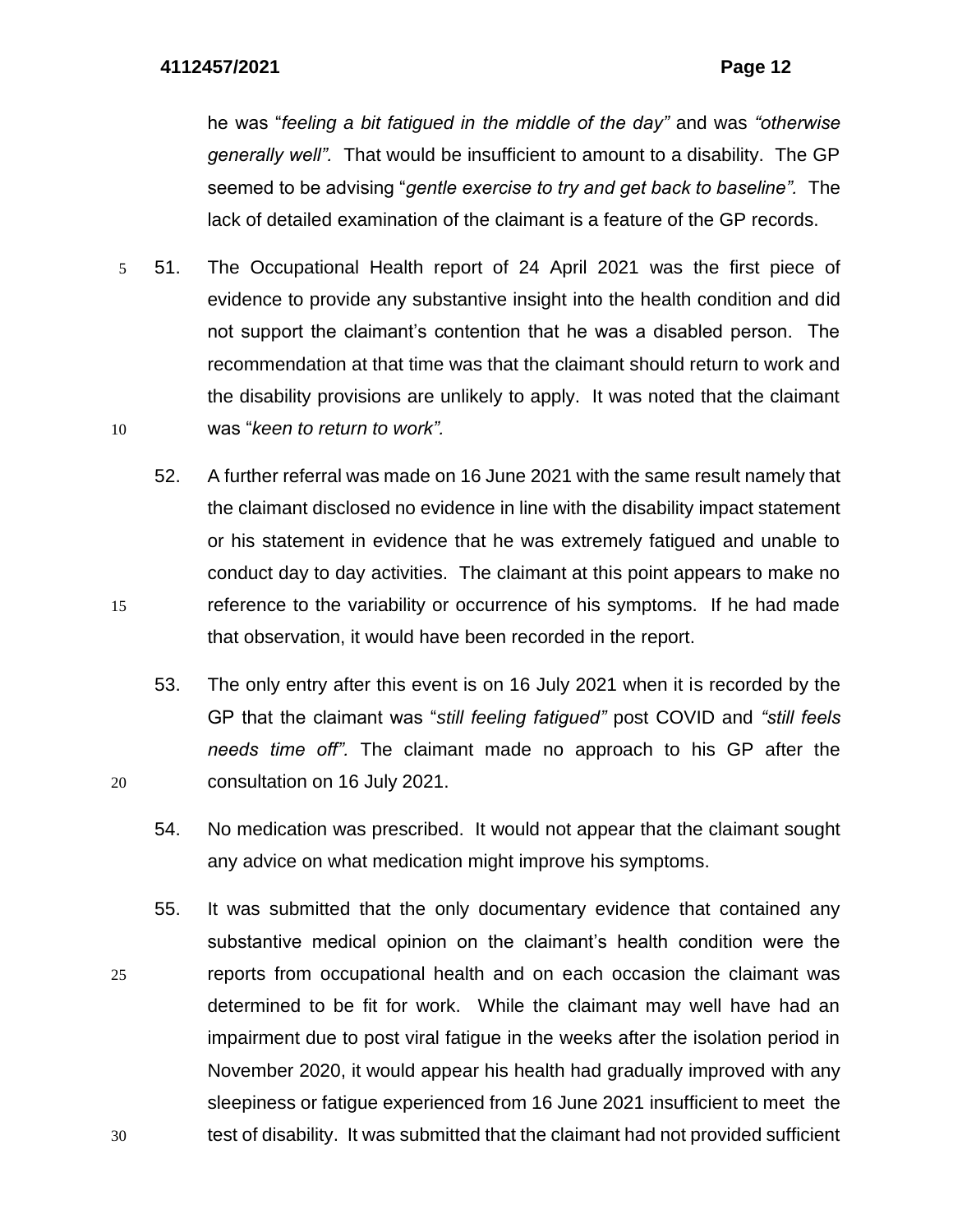evidence to establish that he suffered from a physical impairment at the relevant time.

- 56. In any event, it was denied that any impairment impacted on his day to day activities to any substantial extent. There was nothing in the GP records or 5 occupational health reports which would suggest that an impairment adversely impacted on his ability to carry out day to day activities.
- 57. Around June 2021, the proposed shift rota for the claimant was proposed and the claimant referred to general anxiety. (disability impact statement, paragraph 14 – J14). However, there was no medical evidence which would 10 show that anxiety was a symptom that he suffered. There is no pleading of any mental impairment and so anxiety would not be a relevant consideration in this case.
- 58. It was submitted that the claimant's views on the proposed new structure and that he wished to be made redundant was the real reason why he did not wish 15 to return to work rather than his health.
- 59. It was submitted that the likelihood of the claimant's disability lasting for 12 months should be decided at the date of the alleged act of discrimination (9 July 2021 – 13 August 2021). It was not possible for the condition to have already lasted for 12 months by 13 August 2021 given that the alleged 20 condition commenced after the isolation period around 25 November 2020. The issue was then whether it was "*likely to last"* for 12 months and an assessment has to be made at the date of the alleged discriminatory acts. In **SCA Packaging Limited v Boyle** [2009] UKHL37, the House of Lords determined that *"likely"* meant that something "*could well happen".* Again, 25 there was no medical evidence produced to show the likelihood of the condition lasting until the end of November 2021. The claimant had no inkling as to how long it might last as he preferred to hope that it would *"get better soon".*
- 60. It was also submitted that the evidence of Tressa Burke should be treated 30 with some caution being the claimant's daughter; in her professional life she had spent a considerable time advising those with disabilities and would have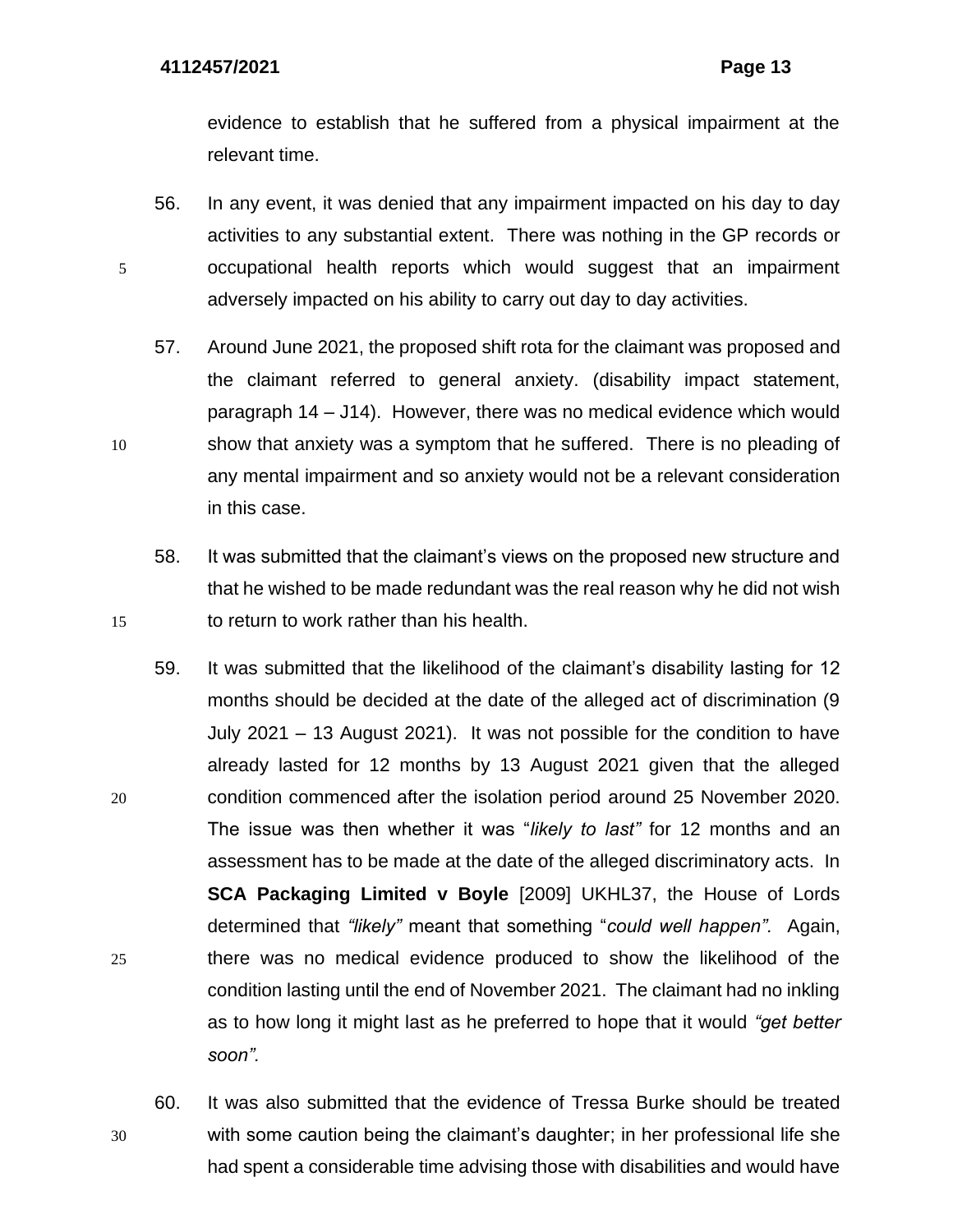a familiarity with the Equality Act and the definition of disability; there would have been long periods when she had no direct contact with the claimant given lockdown rules; and she was not a medical professional.

## **Discussion and conclusions**

5 61. There was no dispute in this case regarding the tests to be applied. It is necessary to consider the questions set out in **Goodwin v Patent Office.**

# *Did the claimant have a physical impairment?*

- 62. The physical impairment relied upon is "long COVID" or "post viral fatigue syndrome". Either way, it arises out of the claimant contracting COVID-19 in 10 November 2020. There is no dispute that he did contract COVID at that time
	- and that the isolation period would end around 25 November 2020.
- 63. The information on COVID has included the phenomenon of long COVID as a recognised difficulty and the possible outcomes of those contracting COVID-19. The TUC report makes reference to their members' experience of the 15 condition and that was largely reflective of the claimant's evidence on the matter.
- 64. The difficult issue is whether the claimant was exaggerating his symptoms and not being truthful in his account given the lack of medical evidence to support his claims that he suffered from extreme fatigue, joint pain, lack of 20 mobility, sleeplessness and general lack of energy which affected his day to day activities.
- 65. I did find that the claimant and Tressa Burke gave their evidence in a straightforward and credible manner. However the difficult matter to judge is whether the acceptance of credibility is well founded given that the GP reports 25 did not particularise the issues that affected the claimant in the period November 2020 – July 2021 and that two OH reports would also counter the evidence given.
	- 66. On the balance of probability, I considered that the evidence given by the claimant and his daughter was to be accepted as regards the condition of long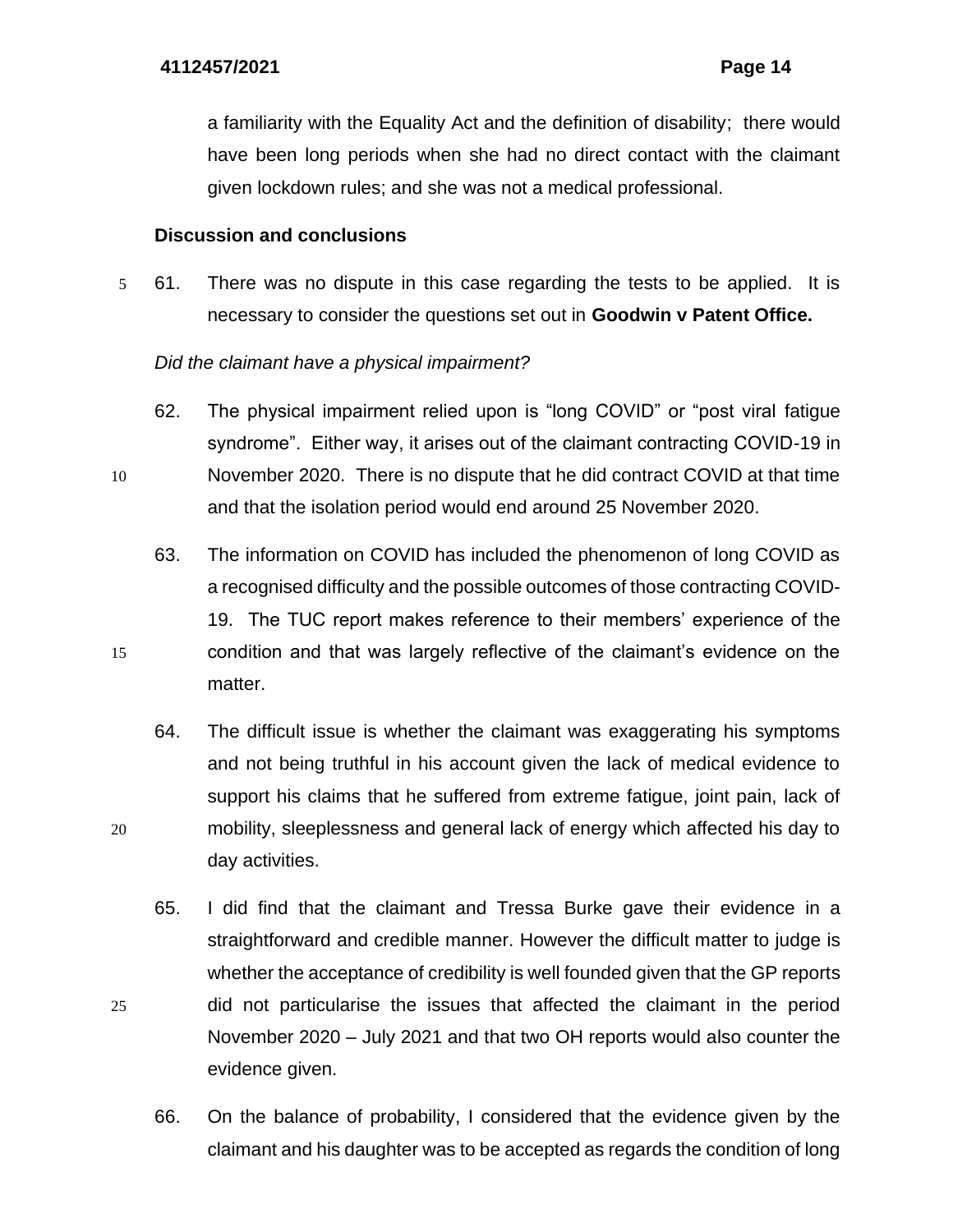COVID and its effect on the claimant. I had the following reasons for that view:

- (i) The first instance as indicated, I did feel that their evidence was given in a credible manner.
- 5 (ii) I was conscious that in the period until the last fit note was provided to expire 27 August 2021 there were severe restrictions on the "*face to face"* meetings with GPs. It is the case that on various occasions the claimant's request for fit notes was given to the practice's receptionist and a fit note was then issued by a GP without consultation with the 10 claimant. There appeared to be three telephone discussions with a GP in the period November 2020 – July 2021 (7 January 2021,3 February 2021 and 16 July 2021). The claimant advised that he had told his GP in the practice of his symptoms he was experiencing. There was no particularisation given within the notes but I would not take that as 15 convincing evidence that the symptoms did not exist. The essential diagnosis was of *"post viral fatigue syndrome"* caused by COVID-19 and it would appear there had been that assessment by telephone discussion. In particular that was the assessment as a result of the telephone consultation of 16 July 2021 when the fit note to expire 27 20 August 2021 was provided. Perhaps such consultation is not as exhaustive in person consultation but that was a way in which matters were being dealt with in the period.
- (iii) I accepted the claimant's evidence that his symptoms fluctuated. That would be in line with the general understanding within the TUC report 25 and generally that there can be "*good days and bad days"* and periods when the symptoms are not as pronounced as other periods.
- (iv) The claimant accepted that in April 2021, he was keen to return to work and felt when he spoke with the occupational health advisor that he could do so. That turned out not to be the case. It was around this 30 time that his daughter described a family gathering outdoors when his father was talking of returning to work but a few days later when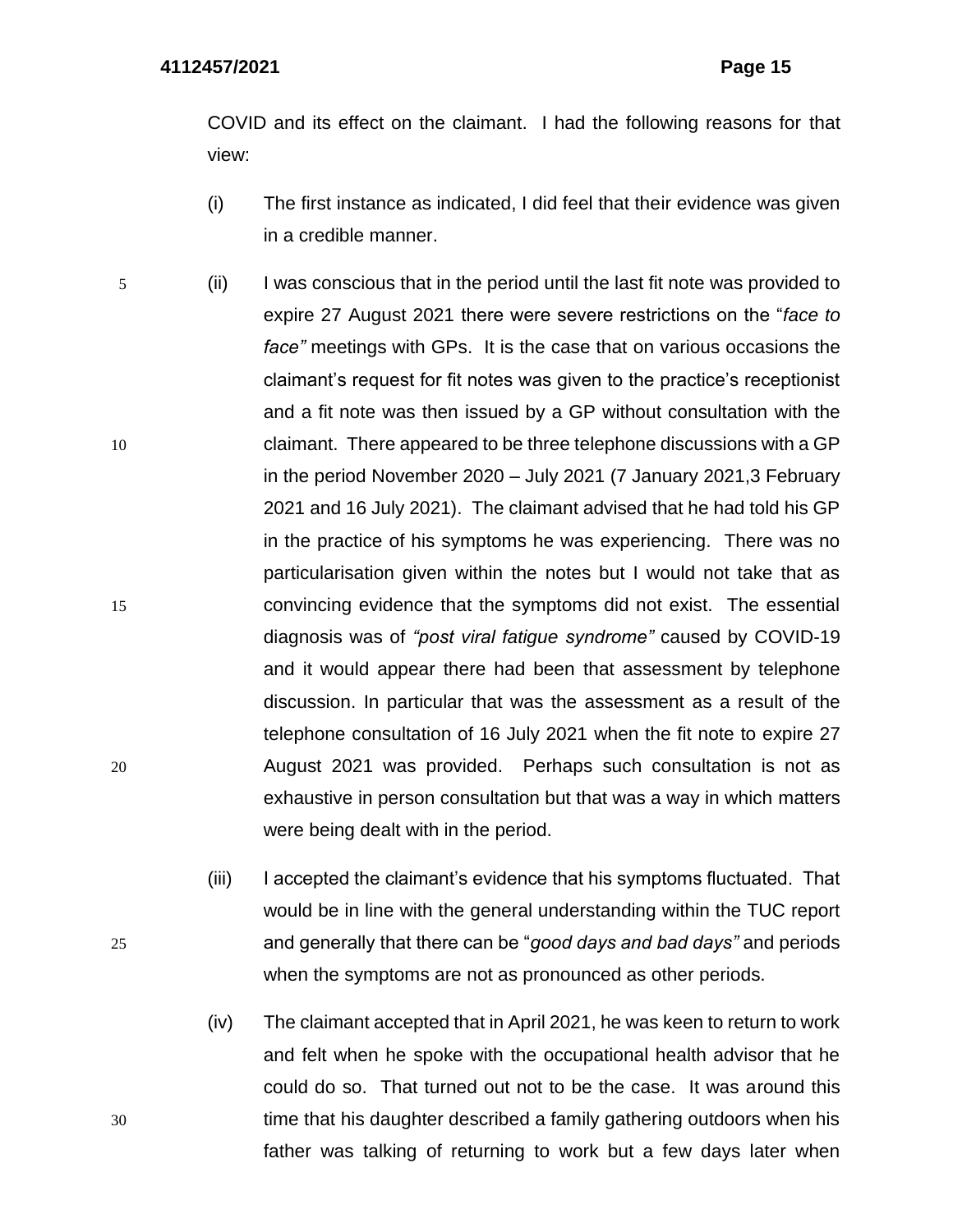checking he found that he was **"***zonked" and "exhausted for days after"*. I accepted that evidence.

- (v) The OH report of 16 June 2021 stated that the claimant was fit to return to work. Again the claimant advised that the symptoms of fatigue 5 returned. It was difficult to understand why the claimant would pretend that he suffered only minor symptoms in the period through to end June 2021. The suggestion was that the symptoms were not the real reason for absence because discussions had commenced regarding an integrated structure and the claimant had strong views that the 10 proposed new role was not a "match" and that he should be made redundant. It would appear that no direct proposal was put until at earliest 1 July 2020 so the evidence would not suggest that formed a reason for his absence prior to that time.
- (vi) Also, sick pay apparently had ceased around June 2021 and he was 15 not on benefits so there was no financial benefit to the claimant remaining off ill at that time. He had been engaged by the respondent for some 20 years and that length of continued service did not suggest that he was likely to be pretending to be unfit for work when he was not.
- 20 (vii) The issue would then become whether the real reason for absence beyond 1 July 2021 was not post viral fatigue syndrome caused by Covid-19. Firstly as indicated there was telephone assessment with a GP on 16 July 2021 with that continued diagnosis. Secondly the suggestion that he was not really ill but had not returned to work 25 because of his disquiet about the new role seems undermined by the respondent's own view of matters when it came to determine dismissal after a formal ill health review meeting (via Zoom) on 9 August 2021. The letter sent to the claimant on 13 August 2021 (J73-74) records that the claimant advised he was *"still experiencing symptoms of extreme*  30 *fatigue. You explained that your symptoms alter from one day to the next specifically one day you can wake up feeling fine and then you suddenly feel very tired and sit down and/or go to sleep. You described*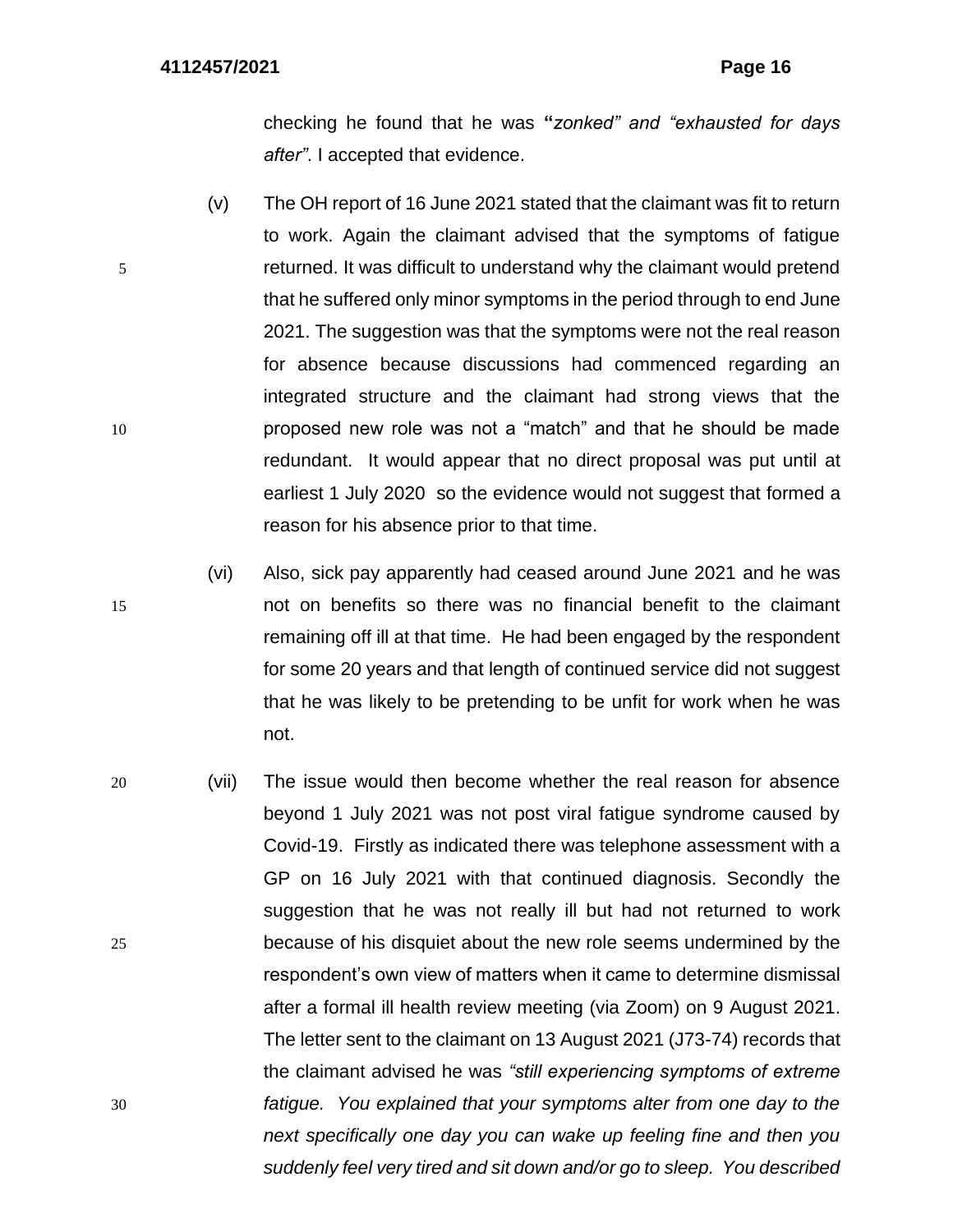*that when you go for a short walk, your legs and body ache".* The letter goes onto indicate "*having reviewed the capability report including occupational health opinion closely and taking the details of our discussion into consideration, it is my view that you remain too ill to*  5 *return to work. It is my view that you remain too ill to return to work and there appears to be nothing further we can do to adjust your duties or work environment that would make your return more likely. In addition, there does not appear to be a potential date on which there is a likelihood of you being able to return to full duties in the future."* At 10 that time, the respondent was in possession of the GP fit notes, took into account what was said within the two occupational health reports and also had the benefit of the claimant's own account of his symptoms and health condition. The conclusion was that he was "*too ill to return to work" and w*ould reinforce the view that the claimant's account was 15 credible. There was no conclusion that the real reason for a non return to work was only because he was unhappy with the proposed role in the integrated service. On balance therefore, I did consider that the claimant suffered from the physical impairment of post viral fatigue syndrome caused by Covid -19 and that lasted in the period through to 20 13 August 2021; and included the period which the respondent considered relevant namely between 9 July 2021 and 13 August 2021.

*Did that impairment have an adverse effect on the claimant's ability to carry out normal day to day activities?*

67. Given the acceptance of the claimant's evidence, then I consider that the 25 impairment did have an adverse effect on day to day activities. His account included what he could not do by way of walking to the nearby shop to collect his paper as he had done; help with the cooking and ironing chores; shopping. He also had difficulty in reading for any length of time or following a TV programme. His sleep was also disturbed. That affected his socialising and 30 family events. As indicated the syndrome affected him through to 13 August 2022 as did the adverse effects with fatigue being the main issue latterly.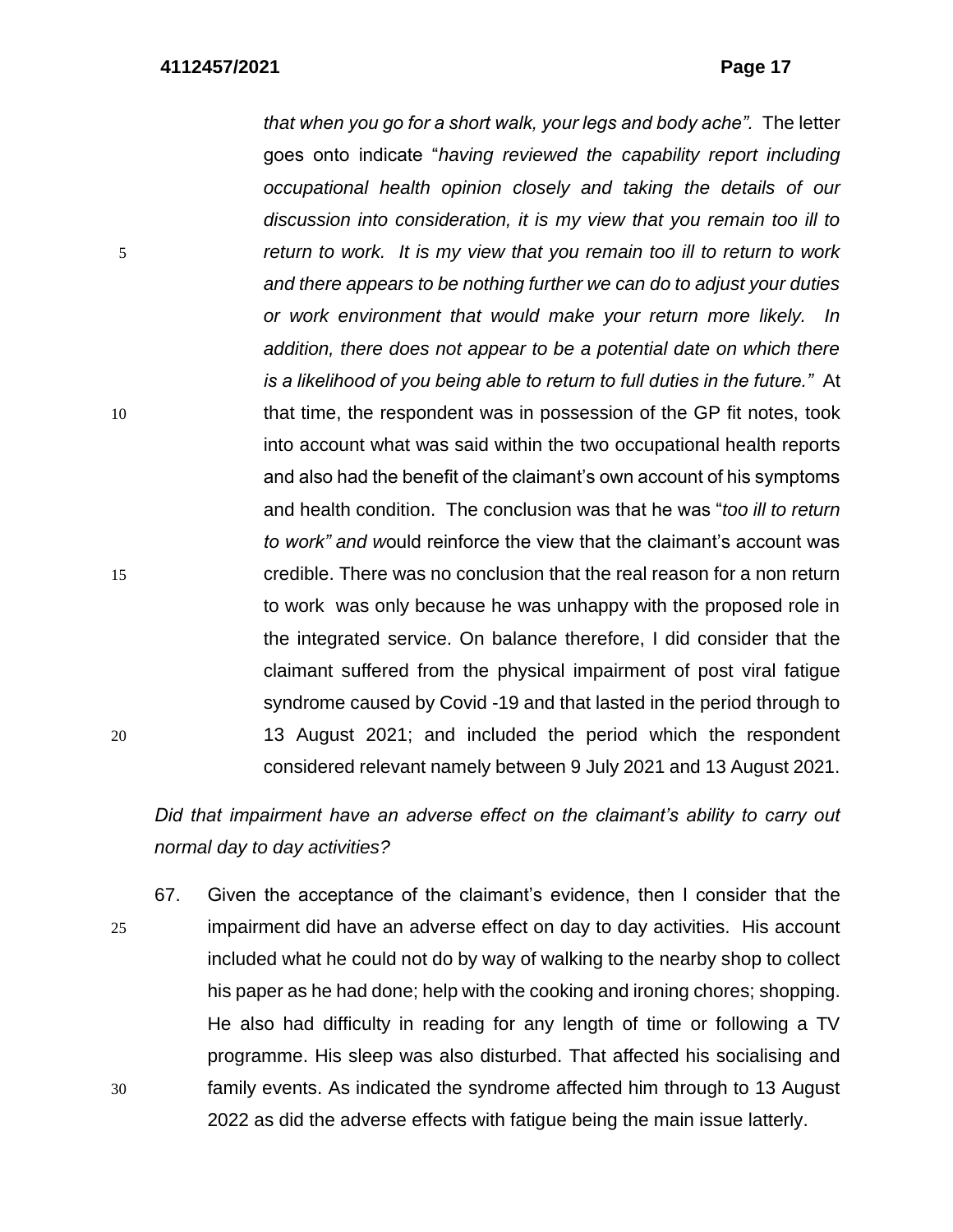## *Was that effect substantial?*

68. The seriousness of the effects varied but over the relevant period, it appeared that the adverse effect was substantial meaning more than minor or trivial. One requires to concentrate on matters that the claimant could not do and as 5 indicated, he was not able to do the cooking chores and ironing chores that he had done; walk to the shop nearby; sleep through the night; concentrate for any length of time certainly in the period to around April/May 2021 and in my view these effects were more than minor or trivial. Thereafter it was more difficult to assess the position through to 13 August 2021. However the 10 claimant's position was that fatigue affected him badly until around January 2022 and that could "*floor him",* sleep remained disturbed and there could be flare up of joint pain. He gave a similar account in August 2021 of symptoms ( J73/74) and described requiring to sit and rest "*and/or go to sleep"* and his legs and body aching on a short walk. That affected his ability to continue with 15 household chores, shop, and his concentration to an extent more than minor or trivial

## *Was the substantial adverse effect long-term?*

- 69. It is accepted that the question of whether an effect is long-term has to be viewed from the date of the alleged discriminatory act which in this case was 20 between 9 July and 13 August 2021.
- 70. It would appear that such is the nature of this particular condition that it is very difficult to predict when it may be resolved. The issue is effectively whether it "*could well happen"* that the condition would subsist until 25 November 2021. The claimant was dismissed by letter of 13 August 2021 in which it is recorded 25 that he "*explained that you do not know when, if at all, you would be fit enough to return to work".* The respondent's own view was that *"there does not appear to be a potential date on which there is a likelihood of you being able to return to full duties in the future"* and *"due to the uncertainty around a potential return to work date*" it was with regret that dismissal was to be 30 effected. Considering the position then as at 13 August 2021 being the last date of the alleged discriminatory acts, it would appear that it could well